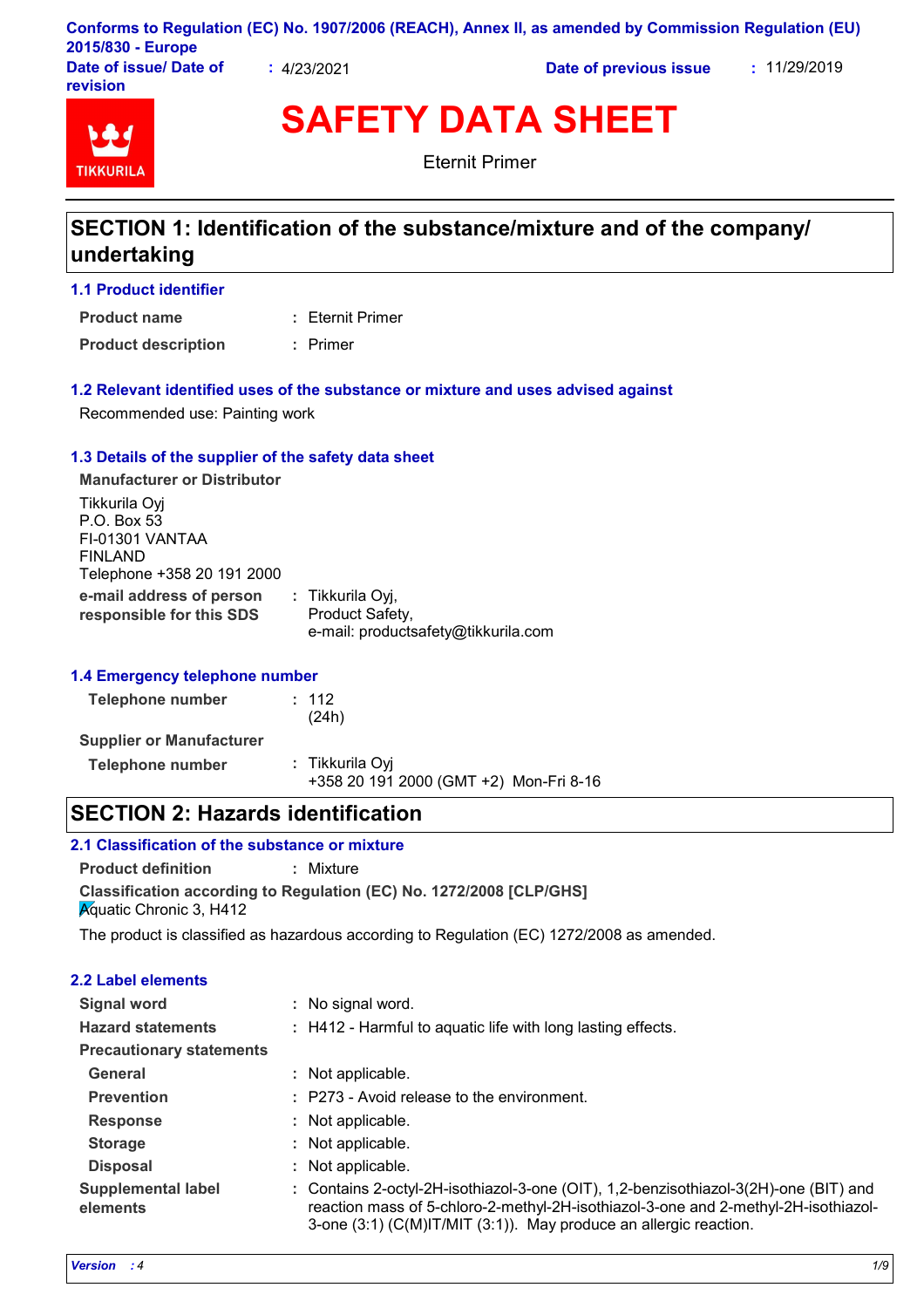*Date of issue/Date of revision 23.04.2021 Date of previous issue 29.11.2019. Eternit Primer*

Warning! Hazardous respirable droplets may be formed when sprayed. Do not breathe spray or mist.

#### **Treated articles**

This product contains a biocidal product for the preservation of the product during storage. Contains C(M)IT/MIT (3:1). Wear protective gloves.

#### **2.3 Other hazards**

**Other hazards which do : not result in classification** : None known.

## **SECTION 3: Composition/information on ingredients**

|                                                                                                                              |                                                                                   |               | <b>Classification</b>                                                                                                                                                                                                 |              |
|------------------------------------------------------------------------------------------------------------------------------|-----------------------------------------------------------------------------------|---------------|-----------------------------------------------------------------------------------------------------------------------------------------------------------------------------------------------------------------------|--------------|
| <b>Product/ingredient</b><br>name                                                                                            | <b>Identifiers</b>                                                                | $\frac{9}{6}$ | <b>Regulation (EC) No.</b><br>1272/2008 [CLP]                                                                                                                                                                         | <b>Notes</b> |
| bronopol                                                                                                                     | REACH #: 01-2119980938-15<br>EC: 200-143-0<br>CAS: 52-51-7<br>Index: 603-085-00-8 | $≤0.1$        | Acute Tox. 4, H302<br>Acute Tox. 4, H312<br>Skin Irrit. 2, H315<br>Eye Dam. 1, H318<br>STOT SE 3, H335<br>Aquatic Acute 1, H400 (M=10)                                                                                |              |
| terbutryn                                                                                                                    | EC: 212-950-5<br>CAS: 886-50-0                                                    | ≤0.023        | Acute Tox. 4, H302<br><b>Skin Sens. 1, H317</b><br>Aquatic Acute 1, H400 (M=100)<br>Aquatic Chronic 1, H410 (M=100)                                                                                                   |              |
| 2-octyl-2H-isothiazol-3-one (OIT)                                                                                            | EC: 247-761-7<br>CAS: 26530-20-1<br>Index: 613-112-00-5                           | < 0.01        | Acute Tox. 4, H302<br>Acute Tox. 3, H311<br>Acute Tox. 3, H331<br>Skin Corr. 1B, H314<br>Eye Dam. 1, H318<br>Skin Sens. 1, H317<br>Aquatic Acute 1, H400 (M=10)<br>Aquatic Chronic 1, H410 (M=10)                     |              |
| zinc pyrithione                                                                                                              | REACH #: 01-2119511196-46<br>EC: 236-671-3<br>CAS: 13463-41-7                     | < 0.01        | Acute Tox. 3, H301<br>Acute Tox. 3, H331<br>Eye Dam. 1, H318<br>Aquatic Acute 1, H400 (M=100)<br>Aquatic Chronic 1, H410 (M=10)                                                                                       |              |
| 1,2-benzisothiazol-3(2H)-one (BIT)                                                                                           | EC: 220-120-9<br>CAS: 2634-33-5                                                   | < 0.05        | Acute Tox. 4, H302<br>Skin Irrit. 2, H315<br>Eye Dam. 1, H318<br>Skin Sens. 1, H317<br>Aquatic Acute 1, H400 (M=1)<br>Aquatic Chronic 2, H411                                                                         |              |
| reaction mass of 5-chloro-2-methyl-<br>2H-isothiazol-3-one and 2-methyl-<br>2H-isothiazol-3-one (3:1) (C(M)IT/<br>MIT (3:1)) | CAS: 55965-84-9<br>Index: 613-167-00-5                                            | ≤0.0014       | Acute Tox. 3, H301<br>Acute Tox. 2, H310<br>Acute Tox. 2, H330<br>Skin Corr. 1C, H314<br>Eye Dam. 1, H318<br>Skin Sens. 1A, H317<br>Aquatic Acute 1, H400 (M=100)<br>Aquatic Chronic 1, H410 (M=100)<br><b>EUH071</b> |              |
|                                                                                                                              |                                                                                   |               | See Section 16 for the full<br>text of the H statements<br>declared above.                                                                                                                                            |              |

There are no additional ingredients present which, within the current knowledge of the supplier, are classified and contribute to the classification of the substance and hence require reporting in this section.

There are no additional ingredients present which, within the current knowledge of the supplier and in the concentrations applicable, are classified as hazardous to health or the environment, are PBTs or vPvBs or have been assigned a workplace exposure limit and hence require reporting in this section.

Occupational exposure limits, if available, are listed in Section 8.

Notes, if applicable, refer to Notes given in Annex VI of 1272/2008/EC.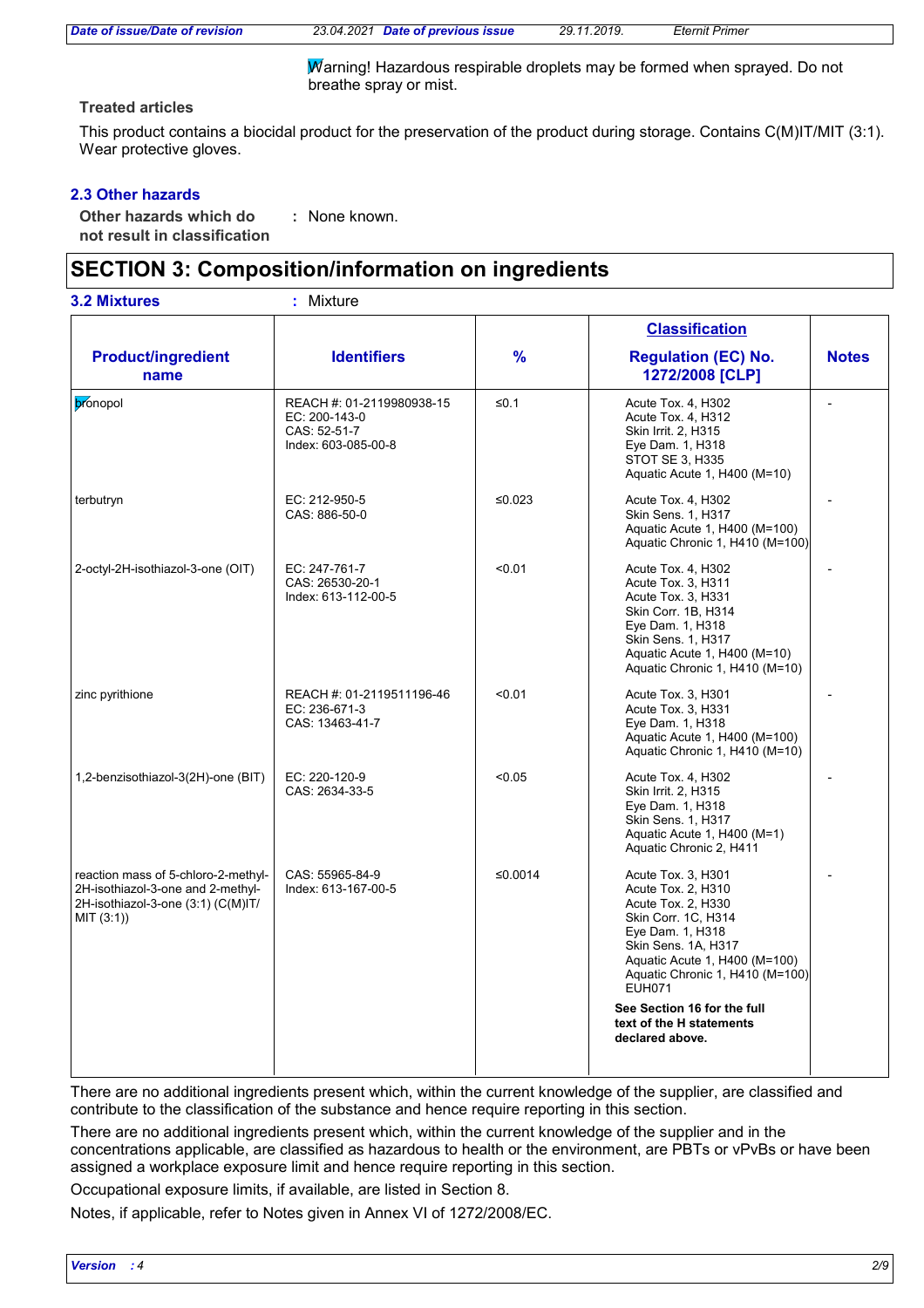## **SECTION 4: First aid measures**

| <b>4.1 Description of first aid measures</b> |                                                                                                                                                                                                      |
|----------------------------------------------|------------------------------------------------------------------------------------------------------------------------------------------------------------------------------------------------------|
| General                                      | : In all cases of doubt, or when symptoms persist, seek medical attention. Show this<br>safety data sheet or label to the doctor if possible.                                                        |
| Eye contact                                  | : Check for and remove any contact lenses. Immediately flush eyes with plenty of<br>lukewarm water, keeping eyelids open. Continue to rinse for at least 15 minutes.                                 |
| <b>Inhalation</b>                            | $:$ Remove to fresh air.                                                                                                                                                                             |
| <b>Skin contact</b>                          | : Wash skin thoroughly with soap and water or use recognized skin cleanser. Do<br>NOT use solvents or thinners.                                                                                      |
| Ingestion                                    | : If accidentally swallowed rinse the mouth with plenty of water (only if the person is<br>conscious). If significant amounts have been swallowed or if symptoms persist,<br>seek medical attention. |

#### **4.2 Most important symptoms and effects, both acute and delayed**

See Section 11 for more detailed information on health effects and symptoms.

Contains:

1,2-benzisothiazol-3(2H)-one (BIT)

reaction mass of 5-chloro-2-methyl-2H-isothiazol-3-one and 2-methyl-2H-isothiazol-3-one (3:1) (C(M)IT/MIT (3:1)) 2-octyl-2H-isothiazol-3-one (OIT) May produce an allergic reaction.

#### **4.3 Indication of any immediate medical attention and special treatment needed**

None.

## **SECTION 5: Firefighting measures**

### **5.1 Extinguishing media**

| <b>Suitable extinguishing</b><br>media                   | : Use an extinguishing agent suitable for the surrounding fire. Recommended:<br>Alcohol resistant foam, CO <sub>2</sub> , powders or water spray/mist.                                                                                           |
|----------------------------------------------------------|--------------------------------------------------------------------------------------------------------------------------------------------------------------------------------------------------------------------------------------------------|
| Unsuitable extinguishing<br>media                        | : Do not use a direct water jet that could spread the fire.                                                                                                                                                                                      |
|                                                          | 5.2 Special hazards arising from the substance or mixture                                                                                                                                                                                        |
| Hazards from the<br>substance or mixture                 | : This product is not classified as flammable. Fire will produce dense black smoke.<br>Exposure to decomposition products may cause a health hazard.                                                                                             |
| <b>Hazardous combustion</b><br>products                  | : When exposed to high temperatures, hazardous decomposition products may be<br>produced, such as carbon monoxide and dioxide, smoke, oxides of nitrogen etc.                                                                                    |
| <b>5.3 Advice for firefighters</b>                       |                                                                                                                                                                                                                                                  |
| <b>Special protective actions</b><br>for fire-fighters   | : Use water spray to keep fire-exposed containers cool. This material is hazardous to<br>aquatic organisms. Fire water contaminated with this material must be contained<br>and prevented from being discharged to any waterway, sewer or drain. |
| <b>Special protective</b><br>equipment for fire-fighters | : Appropriate breathing apparatus may be required.                                                                                                                                                                                               |
|                                                          |                                                                                                                                                                                                                                                  |

## **SECTION 6: Accidental release measures**

| <b>6.1 Personal precautions,</b><br>protective equipment and<br>emergency procedures | : Refer to protective measures listed in sections 7 and 8.                                  |
|--------------------------------------------------------------------------------------|---------------------------------------------------------------------------------------------|
| <b>6.2 Environmental</b><br>precautions                                              | : Hazardous to aguatic environment. Do not allow to enter drains, water courses or<br>soil. |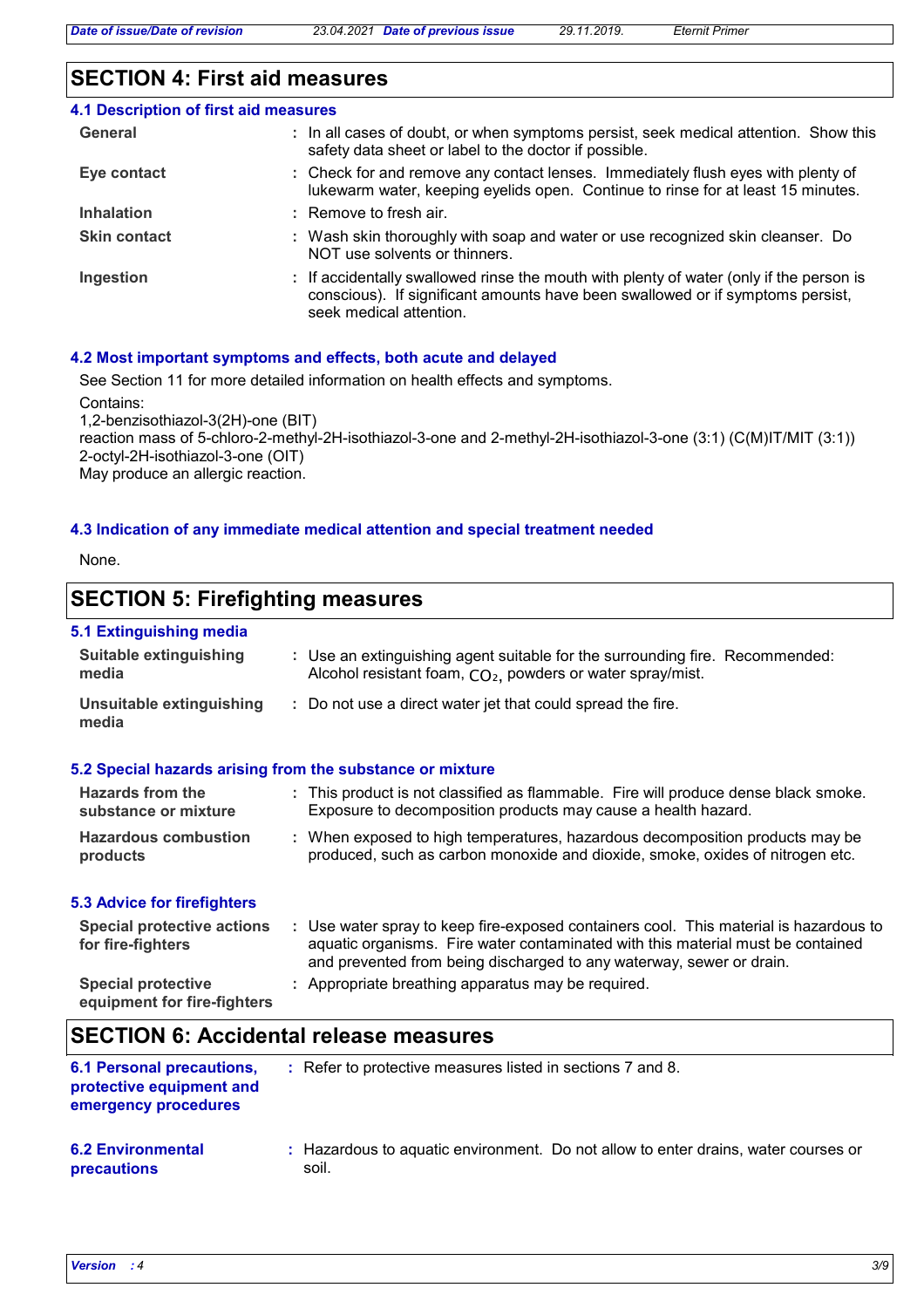| Date of issue/Date of revision                                  |           | 23.04.2021 Date of previous issue                                                                                | 29.11.2019. | <b>Eternit Primer</b>                                                                                                                                                                                                                                       |
|-----------------------------------------------------------------|-----------|------------------------------------------------------------------------------------------------------------------|-------------|-------------------------------------------------------------------------------------------------------------------------------------------------------------------------------------------------------------------------------------------------------------|
| 6.3 Methods and materials<br>for containment and<br>cleaning up | solvents. |                                                                                                                  |             | : Contain and collect spillage with non-combustible, absorbent material e.g. sand,<br>earth, vermiculite or diatomaceous earth and place in container for disposal<br>according to local regulations. Preferably clean with water or detergent. Avoid using |
| 6.4 Reference to other<br><b>sections</b>                       |           | : See Section 1 for emergency contact information.<br>See Section 13 for additional waste treatment information. |             |                                                                                                                                                                                                                                                             |

## **SECTION 7: Handling and storage**

| 7.1 Precautions for safe<br>handling                                          | : Skin contact with the product and exposure to spray mist and vapor should be<br>avoided. Avoid contact with skin and eyes. Avoid inhalation of dust from sanding.<br>See Section 8 for information on appropriate personal protective equipment. Eating,<br>drinking and smoking should be prohibited in areas where this material is handled<br>and stored. Wash hands before breaks and immediately after handling the product.<br>Avoid release to the environment. |
|-------------------------------------------------------------------------------|--------------------------------------------------------------------------------------------------------------------------------------------------------------------------------------------------------------------------------------------------------------------------------------------------------------------------------------------------------------------------------------------------------------------------------------------------------------------------|
| <b>7.2 Conditions for safe</b><br>storage, including any<br>incompatibilities | : Store away from direct sunlight in a dry, cool and well-ventilated area, away from<br>incompatible materials (see Section 10). Keep container tightly closed. Containers<br>that have been opened must be carefully resealed and kept upright to prevent<br>leakage. Do not store in unlabeled containers. Recommended storage temperature<br>is $+5^{\circ}$ C +25°C. Do not allow to freeze. Store in accordance with local regulations.                             |
| 7.3 Specific end use(s)                                                       | : None.                                                                                                                                                                                                                                                                                                                                                                                                                                                                  |

## **SECTION 8: Exposure controls/personal protection**

#### **8.1 Control parameters**

No exposure limit value known. **Occupational exposure limits**

**procedures**

Recommended monitoring : If this product contains ingredients with exposure limits, personal, workplace atmosphere or biological monitoring may be required to determine the effectiveness of the ventilation or other control measures and/or the necessity to use respiratory protective equipment.

**DNELs/DMELs**

No DNELs/DMELs available.

**PNECs**

No PNECs available.

#### **8.2 Exposure controls**

**Appropriate engineering controls**

Provide adequate ventilation. Comply with the health and safety at work laws.

#### **Individual protection measures**

| <b>Eye/face protection</b>    | : Safety eyewear should be used when there is a likelihood of exposure. Use safety<br>eyewear (EN166), especially during spray-application.                                                                                                                                                                                                                                                |
|-------------------------------|--------------------------------------------------------------------------------------------------------------------------------------------------------------------------------------------------------------------------------------------------------------------------------------------------------------------------------------------------------------------------------------------|
| <b>Hand protection</b>        | : Wear protective gloves. Gloves should be replaced regularly and if there is any<br>sign of damage to the glove material. The instructions and information provided by<br>the glove manufacturer on use, storage, maintenance and replacement must be<br>followed.<br>Recommended glove material (EN374):<br>> 8 hours (breakthrough time): nitrile rubber<br>Not recommended: PVA gloves |
| <b>Skin protection</b>        | : Wear appropriate personal protective clothing to prevent skin contact.                                                                                                                                                                                                                                                                                                                   |
| <b>Respiratory protection</b> | : If ventilation during spray-application is inadequate, use respirators with<br>combination filter AP, gas/dust filter (EN405:2001). Wear a respirator with type P2<br>filter during sanding (EN149:2001). Be sure to use an approved/certified respirator<br>or equivalent. Check that mask fits tightly and change filter regularly.                                                    |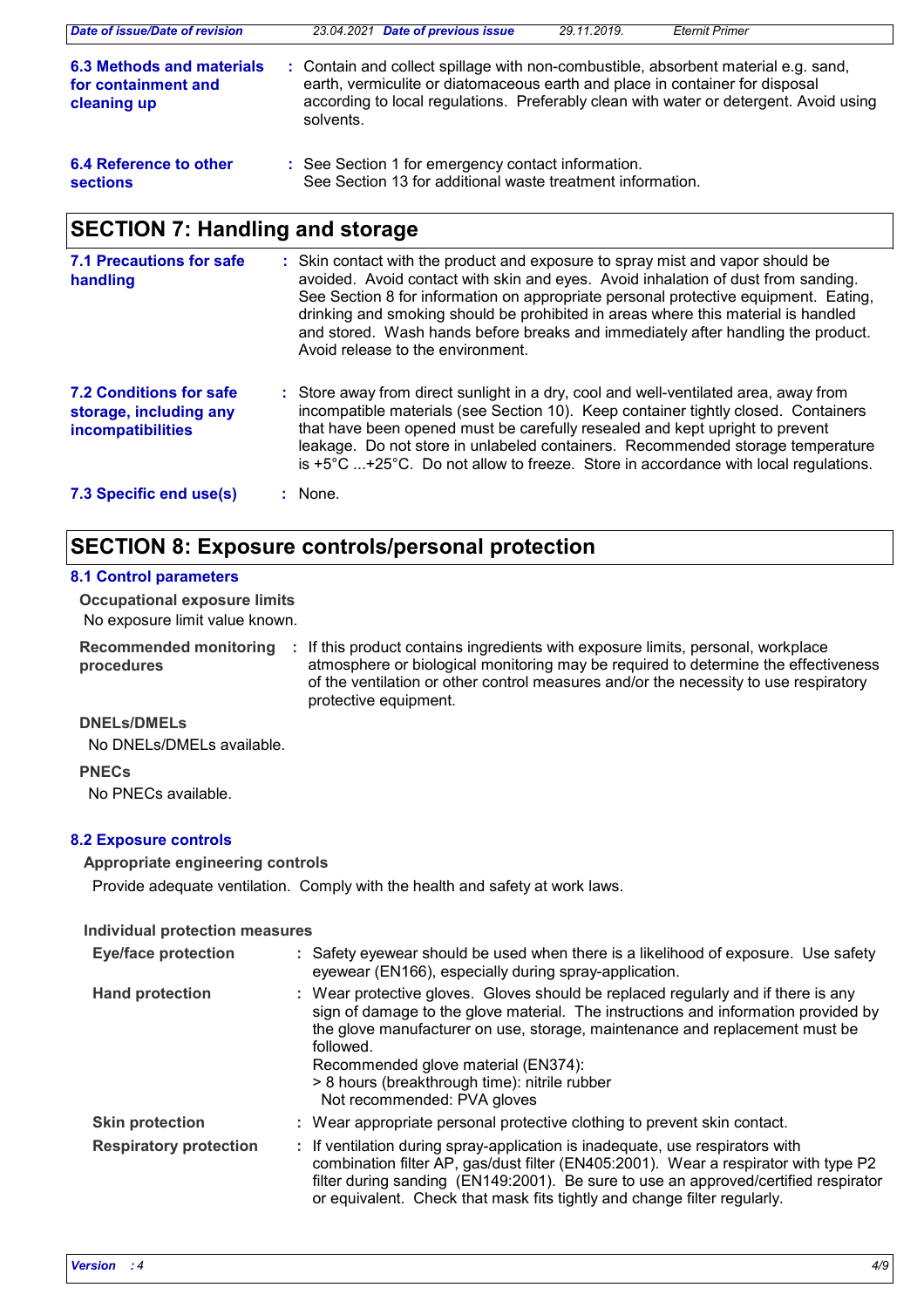| Date of issue/Date of revision                   | 23.04.2021 Date of previous issue                                                                                                                                                                                                                         | 29.11.2019. | <b>Eternit Primer</b> |  |
|--------------------------------------------------|-----------------------------------------------------------------------------------------------------------------------------------------------------------------------------------------------------------------------------------------------------------|-------------|-----------------------|--|
| <b>Environmental exposure</b><br><b>controls</b> | : For information regarding environmental protection measures, please refer to<br>section 13 for waste handling, section 7 for handling and storage and section 1.2<br>for relevant identified uses of the substance or mixture and uses advised against. |             |                       |  |

## **SECTION 9: Physical and chemical properties**

#### **9.1 Information on basic physical and chemical properties**

| <b>Appearance</b>                                          |   |                                                          |
|------------------------------------------------------------|---|----------------------------------------------------------|
| <b>Physical state</b>                                      |   | Liquid.                                                  |
| Color                                                      |   | : Various                                                |
| Odor                                                       |   | Mild.                                                    |
| <b>Odor threshold</b>                                      |   | : Not relevant for the hazard assessment of the product. |
| рH                                                         |   | Not relevant for the hazard assessment of the product.   |
| <b>Melting point/freezing point</b>                        |   | $: 0^{\circ}$ C (water)                                  |
| Initial boiling point and<br>boiling range                 |   | $: 100^{\circ}$ C (water)                                |
| <b>Flash point</b>                                         |   | : $>100 °C$                                              |
| <b>Evaporation rate</b>                                    |   | : Not relevant due to the nature of the product.         |
| <b>Flammability (solid, gas)</b>                           |   | : Not applicable. Product is a liquid.                   |
| <b>Upper/lower flammability or</b><br>explosive limits     |   | : No flammable ingredients present.                      |
| Vapor pressure                                             |   | : 3.2 kPa [room temperature] (water)                     |
| <b>Vapor density</b>                                       |   | : Not relevant for the hazard assessment of the product. |
| <b>Density</b>                                             |   | : 1.1 to 1.2 g/cm <sup>3</sup>                           |
| Solubility(ies)                                            |   | : Miscible in water.                                     |
| Partition coefficient: n-octanol/: Not available.<br>water |   |                                                          |
| <b>Auto-ignition temperature</b>                           |   | : Not relevant due to the nature of the product.         |
| <b>Decomposition temperature</b>                           |   | Not relevant for the hazard assessment of the product.   |
| <b>Viscosity</b>                                           |   | Not relevant for the hazard assessment of the product.   |
| <b>Explosive properties</b>                                | ÷ | No explosive ingredients present.                        |
| <b>Oxidizing properties</b>                                |   | : No oxidizing ingredients present.                      |

#### **9.2 Other information**

No additional information.

## **SECTION 10: Stability and reactivity**

| <b>10.1 Reactivity</b>                          | $\therefore$ See Section 10.5.                                                                                                                                |
|-------------------------------------------------|---------------------------------------------------------------------------------------------------------------------------------------------------------------|
| <b>10.2 Chemical stability</b>                  | : Stable under recommended storage and handling conditions (see Section 7).                                                                                   |
| 10.3 Possibility of<br>hazardous reactions      | : Under normal conditions of storage and use, hazardous reactions will not occur.                                                                             |
| <b>10.4 Conditions to avoid</b>                 | : Avoid extreme heat and freezing.                                                                                                                            |
| 10.5 Incompatible materials                     | : Keep away from the following materials to prevent strong exothermic reactions:<br>oxidizing agents<br>strong acids<br>strong alkalis                        |
| <b>10.6 Hazardous</b><br>decomposition products | : When exposed to high temperatures, hazardous decomposition products may be<br>produced, such as carbon monoxide and dioxide, smoke, oxides of nitrogen etc. |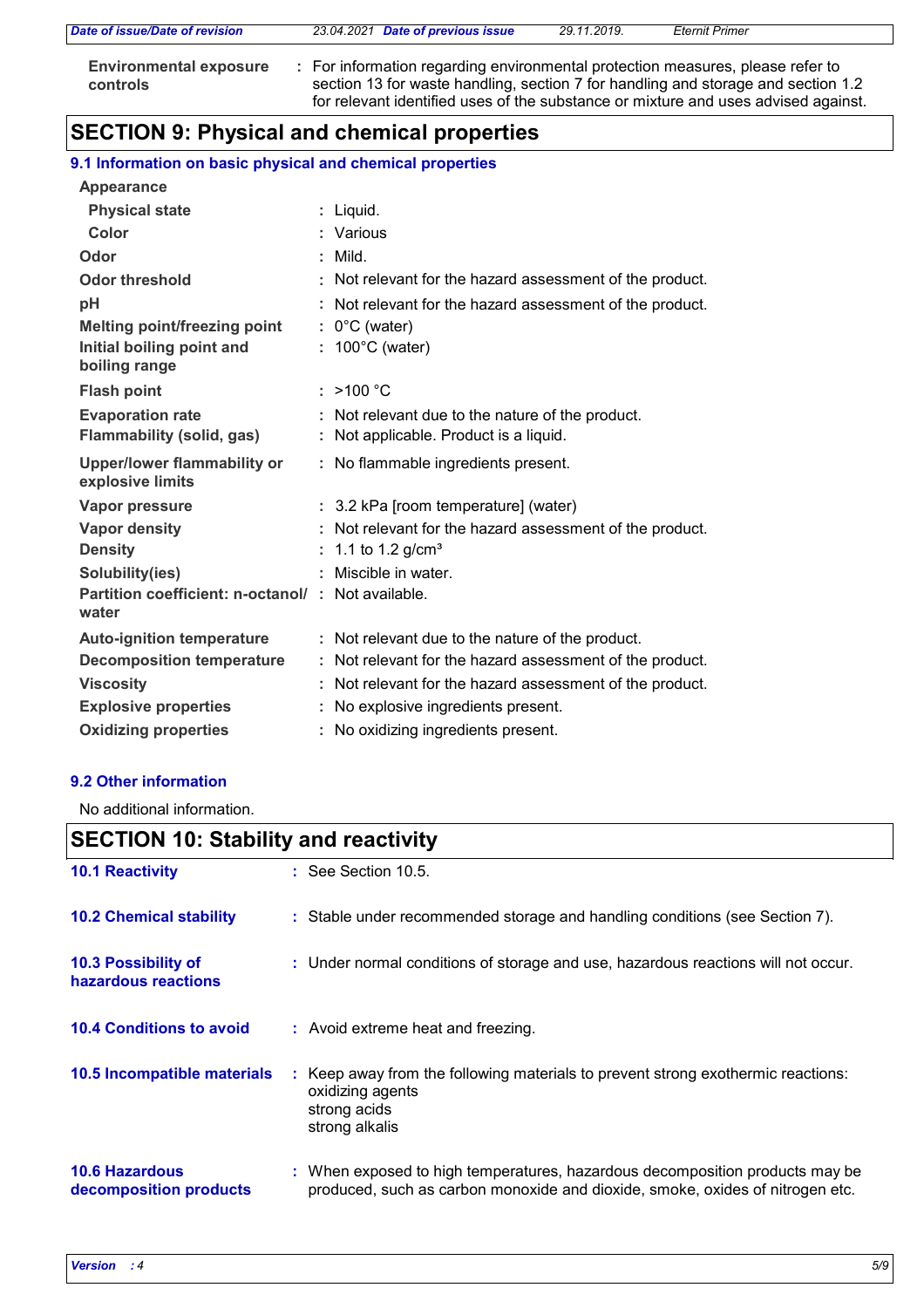## **SECTION 11: Toxicological information**

| 11.1 Information on toxicological effects                                                                                                                                          |
|------------------------------------------------------------------------------------------------------------------------------------------------------------------------------------|
| There is no testdata available on the product itself.                                                                                                                              |
| The product is not classified as hazardous according to Regulation (EC) 1272/2008 as amended.                                                                                      |
| Long term exposure to spray mist may produce respiratory tract irritation. Prolonged or repeated contact can defat<br>the skin and lead to irritation, cracking and/or dermatitis. |
| <b>Acute toxicity</b>                                                                                                                                                              |
| Not classified.                                                                                                                                                                    |
| <b>Irritation/Corrosion</b>                                                                                                                                                        |
| Not classified.                                                                                                                                                                    |
| <b>Sensitization</b>                                                                                                                                                               |
| <b>Not classified.</b>                                                                                                                                                             |
| The product contains sensitizing substances mentioned in sections 2 and 3.                                                                                                         |
| <b>Mutagenicity</b>                                                                                                                                                                |
| Not classified.                                                                                                                                                                    |
| Carcinogenicity                                                                                                                                                                    |
| Not classified.                                                                                                                                                                    |
| <b>Reproductive toxicity</b>                                                                                                                                                       |
| Not classified.                                                                                                                                                                    |
| <b>Teratogenicity</b>                                                                                                                                                              |
| Not classified.                                                                                                                                                                    |
| Specific target organ toxicity (single exposure)                                                                                                                                   |
| Not classified.                                                                                                                                                                    |
| Specific target organ toxicity (repeated exposure)                                                                                                                                 |
| Not classified.                                                                                                                                                                    |
| <b>Aspiration hazard</b>                                                                                                                                                           |
| Not classified.                                                                                                                                                                    |
|                                                                                                                                                                                    |

## **SECTION 12: Ecological information**

Ecological testing has not been conducted on this product. Do not allow to enter drains, water courses or soil.

The product is classified as environmetally hazardous according to Regulation (EC) 1272/2008. Harmful to aquatic life with long lasting effects.

#### **12.1 Toxicity**

| <b>Product/ingredient name</b>         | <b>Result</b>                 | <b>Species</b>                             | <b>Exposure</b> |
|----------------------------------------|-------------------------------|--------------------------------------------|-----------------|
| bronopol                               | Acute EC50 0.068 mg/l         | Algae - Anabaena flos aqua                 | 72 hours        |
| terbutryn                              | Acute EC50 2 µg/l Fresh water | Algae - Pseudokirchneriella<br>subcapitata | 72 hours        |
| 2-octyl-2H-isothiazol-3-one<br>(OIT)   | EC50 0.32 mg/l                | Daphnia - Daphnia magna                    | 48 hours        |
|                                        | LC50 0.047 mg/l               | Fish - Oncorhynchus mykiss                 | 96 hours        |
| zinc pyrithione                        | EC50 0.0082 mg/l              | Daphnia                                    | 48 hours        |
|                                        | LC50 0.0026 mg/l              | Fish - Pimephales promelas                 | 96 hours        |
| 1,2-benzisothiazol-3(2H)-<br>one (BIT) | Acute EC50 0.36 mg/l          | Algae - Skeletonema costatum               | 72 hours        |
|                                        | Acute LC50 0.74 mg/l          | Fish                                       | 96 hours        |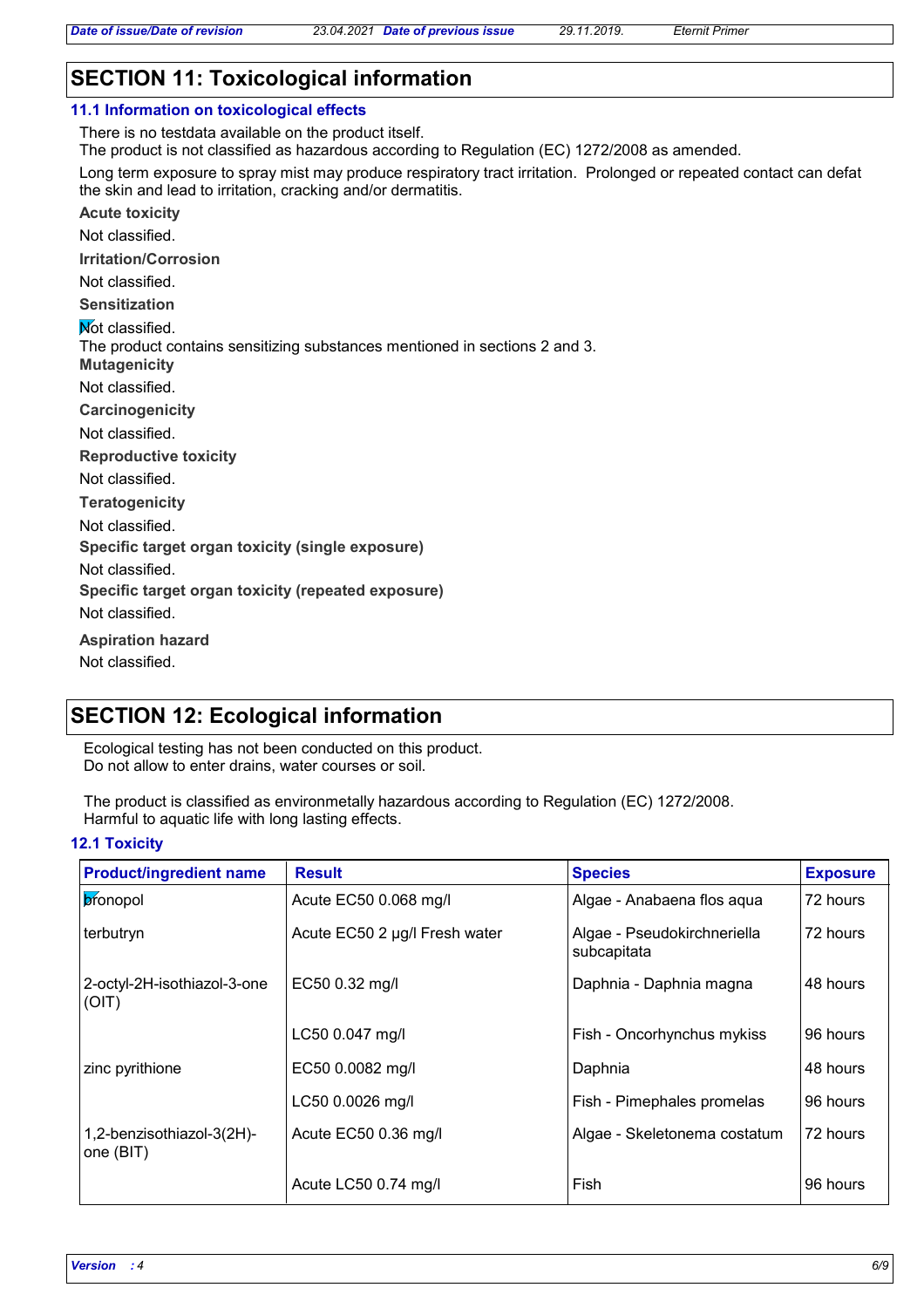#### **12.2 Persistence and degradability**

| <b>Product/ingredient name</b>                                                                                                      | <b>Aquatic half-life</b> | <b>Photolysis</b> | Biodegradability |
|-------------------------------------------------------------------------------------------------------------------------------------|--------------------------|-------------------|------------------|
| reaction mass of 5-chloro-<br>2-methyl-2H-isothiazol-<br>3-one and 2-methyl-2H-<br>$isothiazol-3-one(3:1)(C(M))$<br>  IT/MIT (3:1)) |                          |                   | l Readilv        |

#### **12.3 Bioaccumulative potential**

| <b>Product/ingredient name</b>       | LogP <sub>ow</sub> | <b>Bioconcentration factor</b><br>[BCF] | <b>Potential</b> |
|--------------------------------------|--------------------|-----------------------------------------|------------------|
| zinc pyrithione                      | 0.9                | 11                                      | low              |
| 2-octyl-2H-isothiazol-3-one<br>(OIT) | 2.45               |                                         | low              |
| terbutryn                            | 3.74               |                                         | low              |
| bronopol                             | 0.18               |                                         | low              |

| 12.4 Mobility in soil                            |                  |
|--------------------------------------------------|------------------|
| <b>Soil/water partition</b><br>coefficient (Koc) | : Not available. |
| <b>Mobility</b>                                  | : Not available. |

#### **12.5 Results of PBT and vPvB assessment**

This mixture does not contain any substances that are assessed to be a PBT or a vPvB.

#### **12.6 Other adverse effects :**

## **SECTION 13: Disposal considerations**

| <b>13.1 Waste treatment methods</b> |                                                                                                                                                                                                                                                                                                                                    |
|-------------------------------------|------------------------------------------------------------------------------------------------------------------------------------------------------------------------------------------------------------------------------------------------------------------------------------------------------------------------------------|
| <b>Product</b>                      |                                                                                                                                                                                                                                                                                                                                    |
| <b>Methods of disposal</b>          | : Gather residues into waste containers. Liquid residue and cleaning liquids are<br>hazardous waste and must not be emptied into drains or sewage system, but<br>handled in accordance with national regulations. Product residues should be left at<br>special companies which have permission for gathering this kind of wastes. |
|                                     |                                                                                                                                                                                                                                                                                                                                    |

**European waste catalogue (EWC)**

| <b>Waste code</b> | <b>Waste designation</b>                                                          |  |
|-------------------|-----------------------------------------------------------------------------------|--|
| $1080111*$        | waste paint and varnish containing organic solvents or other hazardous substances |  |
|                   |                                                                                   |  |

If this product is mixed with other wastes, the original waste product code may no longer apply and the appropriate code should be assigned. For further information, contact your local waste authority.

#### **Packaging**

| <b>Methods of disposal</b> | Empty packaging should be recycled or disposed of in accordance with national<br>regulations. |
|----------------------------|-----------------------------------------------------------------------------------------------|
| <b>Special precautions</b> | : No additional information.                                                                  |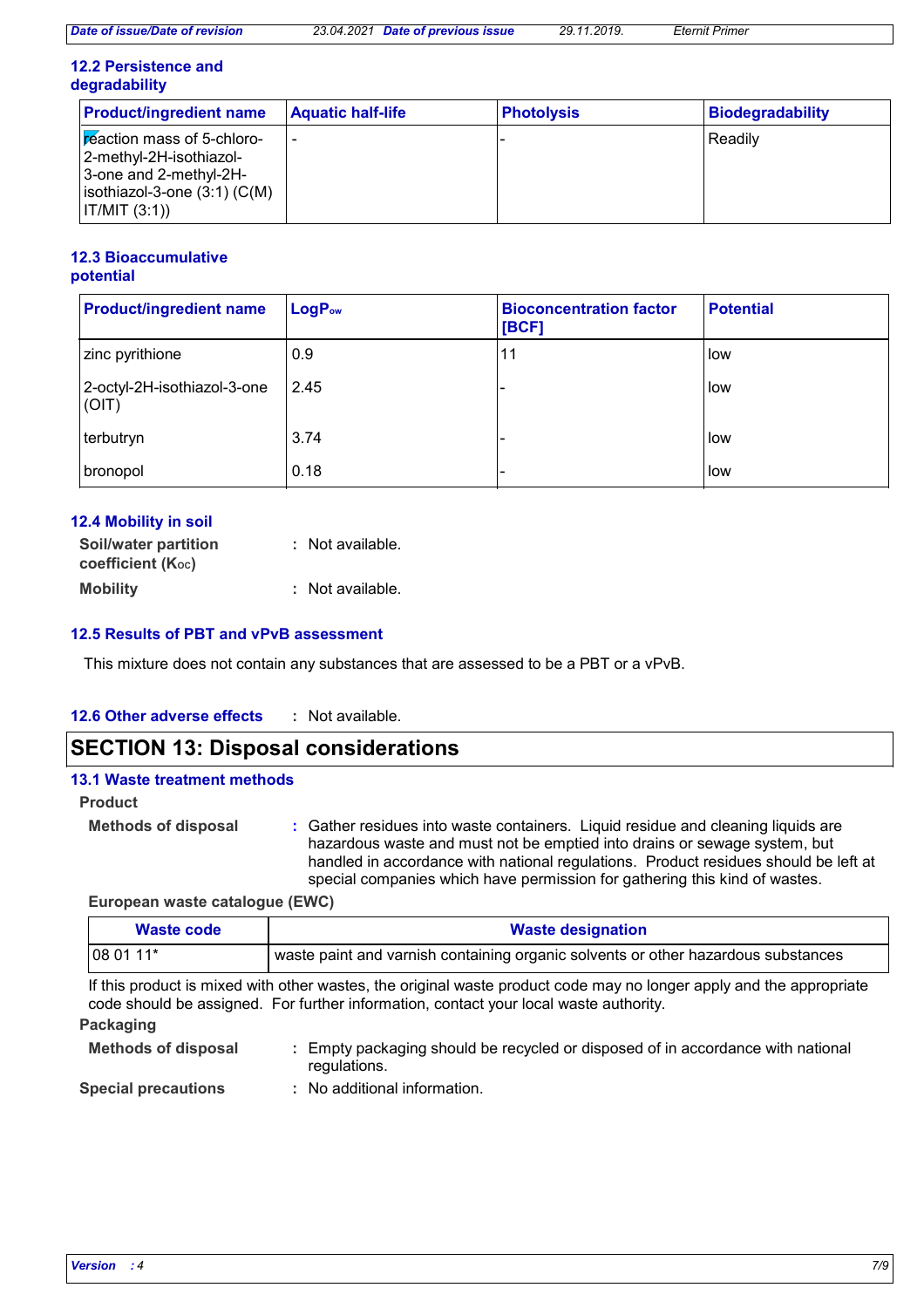## **SECTION 14: Transport information**

This product is not regulated for carriage according to ADR/RID, IMDG, IATA.

|                                           | <b>ADR/RID</b>               | <b>IMDG</b>    | <b>IATA</b>    |
|-------------------------------------------|------------------------------|----------------|----------------|
| 14.1 UN number                            | Not regulated.               | Not regulated. | Not regulated. |
| 14.2 UN proper<br>shipping name           | $\overline{\phantom{a}}$     | -              |                |
| <b>14.3 Transport</b><br>hazard class(es) | $\qquad \qquad \blacksquare$ | -              |                |
| 14.4 Packing<br>group                     |                              | -              |                |
| 14.5<br><b>Environmental</b><br>hazards   | No.                          | No.            | No.            |

#### **Additional information**

**IATA** : The environmentally hazardous substance mark may appear if required by other transportation regulations.

**14.6 Special precautions for user**

**Transport within user's premises:** always transport in closed containers that are **:** upright and secure. Ensure that persons transporting the product know what to do in the event of an accident or spillage.

| <b>14.7 Transport in bulk</b> |  |
|-------------------------------|--|
| according to IMO              |  |
| <b>instruments</b>            |  |

## **SECTION 15: Regulatory information**

**15.1 Safety, health and environmental regulations/legislation specific for the substance or mixture**

**EU Regulation (EC) No. 1907/2006 (REACH)**

**Other EU regulations**

| <b>Europe inventory</b> | : Not determined. |
|-------------------------|-------------------|
|-------------------------|-------------------|

**VOC Directive :** This product is in scope of Directive 2004/42/CE.

**:** Not available.

**15.2 Chemical Safety Assessment** This product contains substances for which Chemical Safety Assessments are still **:** required.

## **SECTION 16: Other information**

 $\nabla$  Indicates information that has changed from previously issued version.

| <b>Abbreviations and</b> | $:$ ATE = Acute Toxicity Estimate             |                                                                                                  |  |
|--------------------------|-----------------------------------------------|--------------------------------------------------------------------------------------------------|--|
| acronyms                 |                                               | CLP = Classification, Labelling and Packaging Regulation [Regulation (EC) No.                    |  |
|                          | 1272/2008]                                    |                                                                                                  |  |
|                          | DMEL = Derived Minimal Effect Level           |                                                                                                  |  |
|                          | DNEL = Derived No Effect Level                |                                                                                                  |  |
|                          | EUH statement = CLP-specific Hazard statement |                                                                                                  |  |
|                          | PBT = Persistent, Bioaccumulative and Toxic   |                                                                                                  |  |
|                          | PNEC = Predicted No Effect Concentration      |                                                                                                  |  |
|                          | <b>RRN = REACH Registration Number</b>        |                                                                                                  |  |
|                          |                                               | vPvB = Very Persistent and Very Bioaccumulative                                                  |  |
|                          |                                               | Procedure used to derive the classification according to Regulation (EC) No. 1272/2008 [CLP/GHS] |  |
|                          | <b>Classification</b>                         | <b>Justification</b>                                                                             |  |

Aquatic Chronic 3, H412 Calculation method